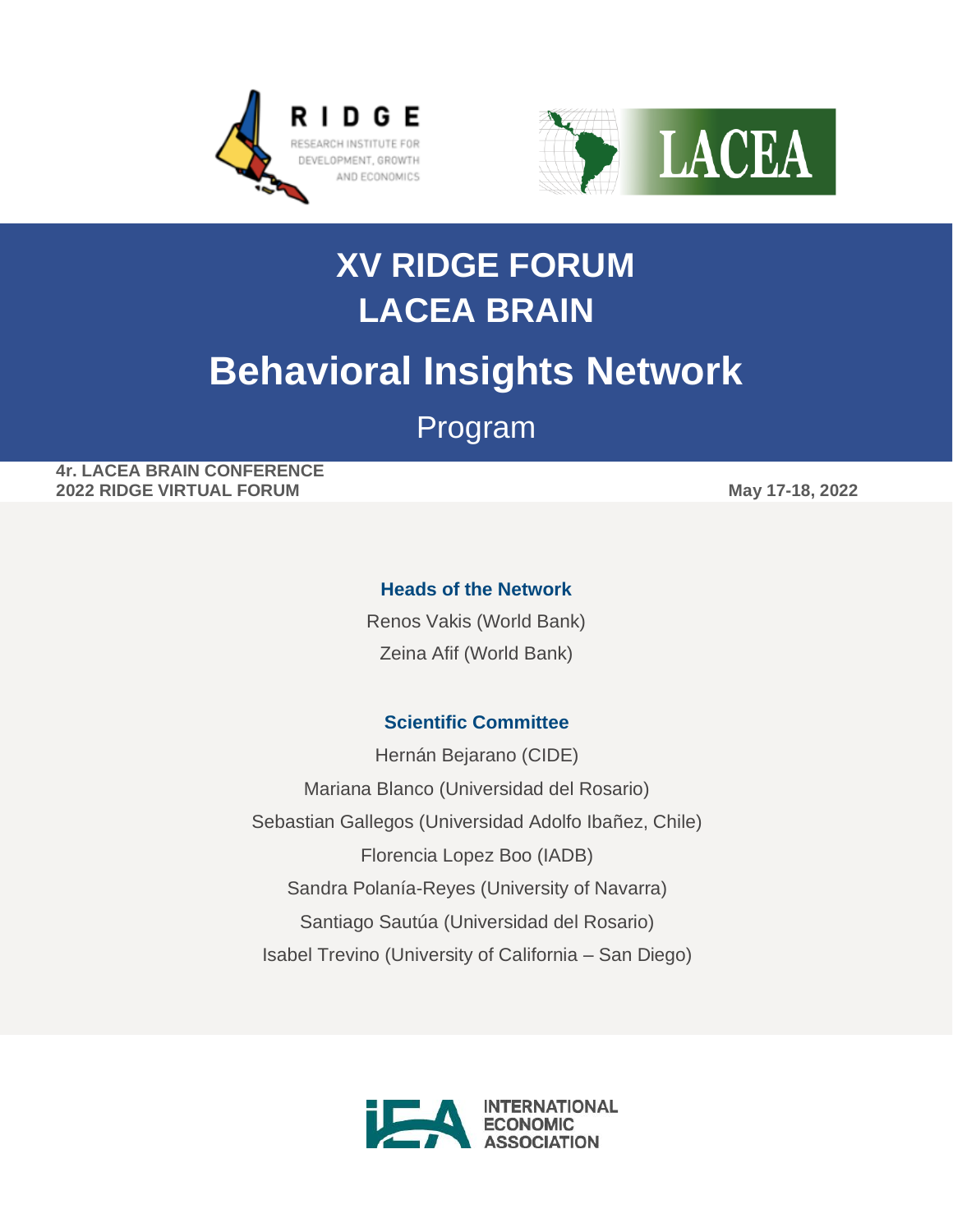## WORKSHOP PROGRAM

## **NOTICE: All times are EST**

| May 17, 2022 |                                                                                                                                                                                                                                                                                                                                                                                                                                                                                                                                                                                                          |
|--------------|----------------------------------------------------------------------------------------------------------------------------------------------------------------------------------------------------------------------------------------------------------------------------------------------------------------------------------------------------------------------------------------------------------------------------------------------------------------------------------------------------------------------------------------------------------------------------------------------------------|
| 10:00-10:05  | <b>Welcome and opening remarks: Renos Vakis, World Bank</b>                                                                                                                                                                                                                                                                                                                                                                                                                                                                                                                                              |
|              |                                                                                                                                                                                                                                                                                                                                                                                                                                                                                                                                                                                                          |
| 10:05-11:15  | Keynote Speaker: Eliana La Ferrara, Bocconi University                                                                                                                                                                                                                                                                                                                                                                                                                                                                                                                                                   |
|              | "The nerds, the cool and the central. Peer education and teen pregnancy in Brazil"                                                                                                                                                                                                                                                                                                                                                                                                                                                                                                                       |
| 11:30-13:00  | Session 1 - Chair: Sebastian Gallegos (Universidad Adolfo Ibañez, Chile)                                                                                                                                                                                                                                                                                                                                                                                                                                                                                                                                 |
|              | "The Supply of Motivated Beliefs" Michael Thaler, Princeton University<br>Discussant: Nicolás de Roux, Universidad de los Andes                                                                                                                                                                                                                                                                                                                                                                                                                                                                          |
|              | "Messenger Effects and Spillovers in Early Immunization: A Field<br>Experiment" Kristian Lopez Vargas, UC Santa Cruz<br><b>Discussant: Michael Thaler, Princeton University</b>                                                                                                                                                                                                                                                                                                                                                                                                                          |
|              | "Behavioral Nudges and Credit Repayment" Nicolás de Roux, Universidad<br>de los Andes<br>Discussant: Kristian Lopez Vargas, UC Santa Cruz                                                                                                                                                                                                                                                                                                                                                                                                                                                                |
| 13:00-14:00  | <b>Break</b>                                                                                                                                                                                                                                                                                                                                                                                                                                                                                                                                                                                             |
| 14:00-15:30  | <b>Session 2 - Chair: Florencia Lopez Boo (IADB)</b>                                                                                                                                                                                                                                                                                                                                                                                                                                                                                                                                                     |
|              | "Helping Families Help Themselves? Unintended Consequences of a<br>$\bullet$<br>Digital Parenting Program" Amaral Sofia, Institute at Ludwig Maximilian<br>University of Munich<br>Discussant: Ana Maria Munoz Boudet, World Bank<br>"Can Grit Be Taught? Lessons from a Nationwide Field Experiment with<br>Middle-School Students" Christian Krekel, London School of Economics<br>Discussant: Amaral Sofia, Institute at Ludwig Maximilian University of Munich<br>"Can a (virtual) parenting program support early childhood education and<br>$\bullet$<br>care?" Ana Maria Munoz Boudet, World Bank |
|              | Discussant: Christian Krekel, London School of Economics                                                                                                                                                                                                                                                                                                                                                                                                                                                                                                                                                 |